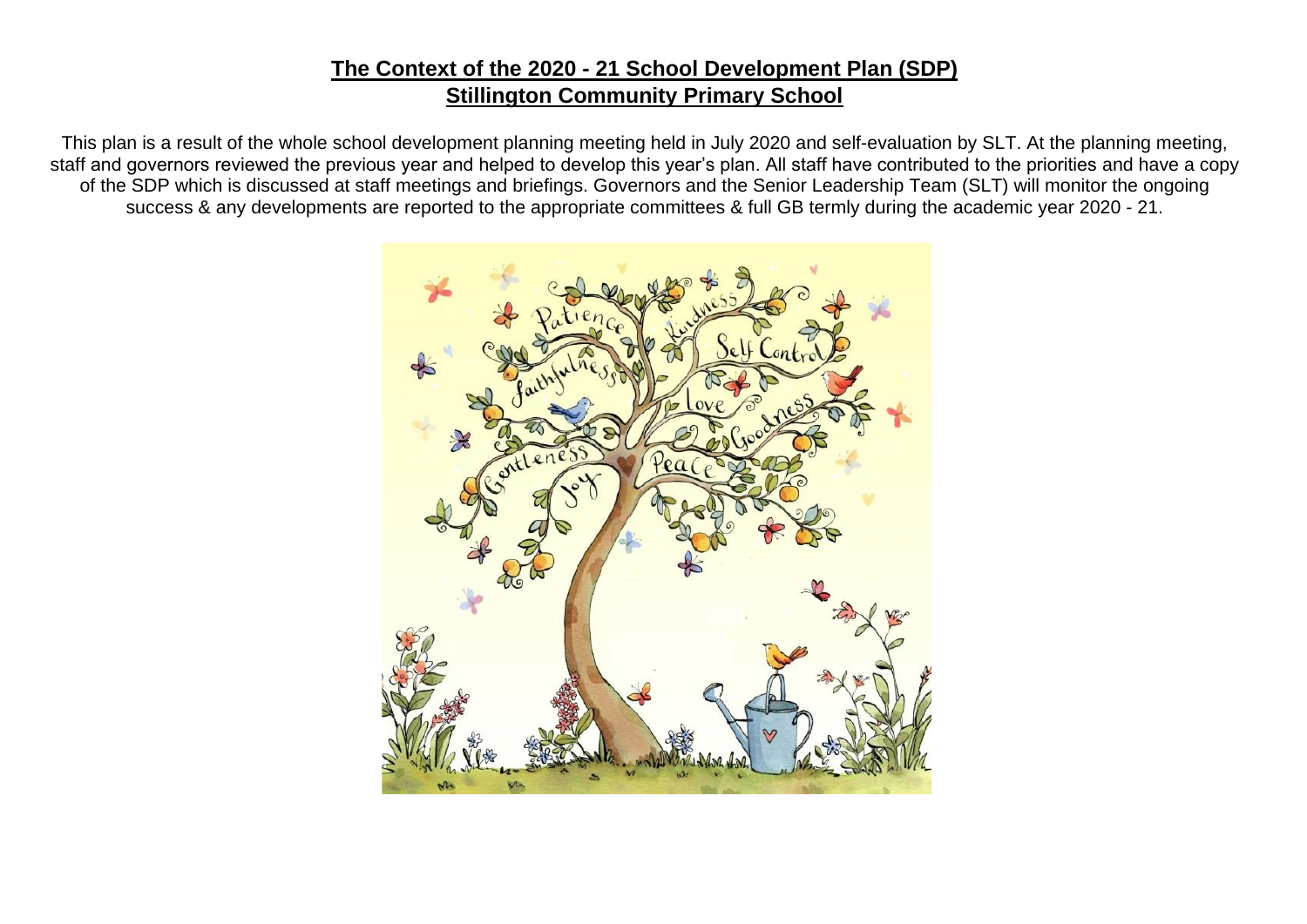# Stillington Community Primary School – 3 Year Strategic Overview



**Love, Learn and Grow Together.**

**At Stillington Community Primary School our commitment to promoting inclusivity, affirming diversity, embracing community and inspiring creativity is rooted in the core values of love, joy, peace, patience, kindness, goodness, faithfulness, gentleness and self-control. These core values are fostered in the pupils and staff building an ethos where all can flourish.**

| Area                           | <b>Vision for The Future</b>                                                                                                                                                                                                                                                                                                                   | $2020 - 21$                                                                                                                                                                                                                                                                                                                                                | $2021 - 22$                                                                                                                                                    | $2022 - 23$                                                                                                                                                                    |
|--------------------------------|------------------------------------------------------------------------------------------------------------------------------------------------------------------------------------------------------------------------------------------------------------------------------------------------------------------------------------------------|------------------------------------------------------------------------------------------------------------------------------------------------------------------------------------------------------------------------------------------------------------------------------------------------------------------------------------------------------------|----------------------------------------------------------------------------------------------------------------------------------------------------------------|--------------------------------------------------------------------------------------------------------------------------------------------------------------------------------|
| <b>Quality of Education</b>    | To develop a curriculum in line<br>with our vision that:<br><b>Ensures Inclusion</b><br>Celebrates diversity<br>Encompasses the<br>community<br>Opens up the world<br><b>Builds on skills</b><br>Fosters and develops<br>aspirations<br>Is led by the children<br><b>Encourages creativity</b><br><b>Ensures excellent</b><br>progress for all | Design and implement Stillington's<br>unique curriculum<br>Develop teachers planning and<br>delivery of high-quality teaching<br>across all areas the curriculum to<br>ensure good progress and<br>attainment for all<br>Development of SEND / vulnerable<br>provision<br>Introduce RSE curriculum<br>Prepare for federation with Foston<br>and Terrington | Focus on community and<br>enterprise in the curriculum<br>Prepare for provision of PE in light<br>of funding changes<br>Federate with Foston and<br>Terrington | Focus on developing technology<br>across the federation<br>Review and evaluate PE provision<br>and plan next steps<br>Review and evaluate RSE provision<br>and plan next steps |
| <b>Behaviour and Attitudes</b> | Through the school values and<br>ethos children grow as caring<br>tolerant and resilient learners                                                                                                                                                                                                                                              | Implement new behaviour<br>management strategy across three<br>schools<br>Develop strong behaviours for<br>learning strategies                                                                                                                                                                                                                             | Review and evaluate<br>Plan steps to aim for outstanding<br>behaviour                                                                                          |                                                                                                                                                                                |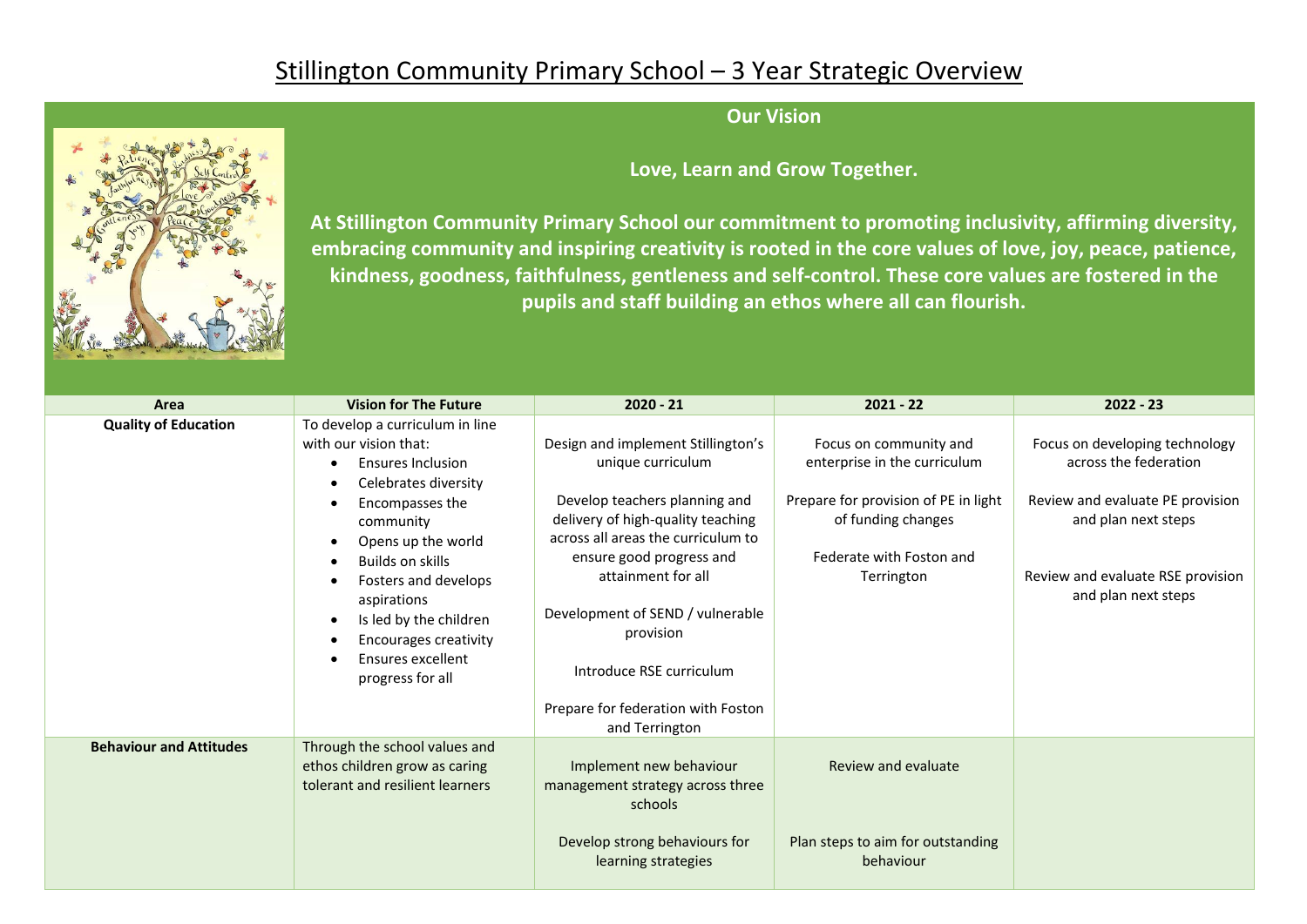| <b>Personal Development</b>      | To immerse our children in<br>opportunities to develop SMSC in<br>order to develop an understanding<br>of themselves, others and the<br>world.<br>To provide outstanding<br>opportunities that foster and<br>develop high expectations | Research, plan and implement<br>opportunities for SMSC across the<br>curriculum and share with all<br>stakeholders<br>Healthy and Active Lifestyles                                                                                                                                                                                                                                                         | British Values review and further<br>implementation                                                                                                |                                                                                     |
|----------------------------------|----------------------------------------------------------------------------------------------------------------------------------------------------------------------------------------------------------------------------------------|-------------------------------------------------------------------------------------------------------------------------------------------------------------------------------------------------------------------------------------------------------------------------------------------------------------------------------------------------------------------------------------------------------------|----------------------------------------------------------------------------------------------------------------------------------------------------|-------------------------------------------------------------------------------------|
| <b>Leadership and Management</b> | To develop inspirational school<br>leaders of the future<br>To develop a curriculum that<br>meets the needs of all learners<br>Ensure the strategic planning of<br>school is led by our vision and<br>reflects our core values         | Develop capacity for middle<br>leadership across the 3 schools<br>initially with f and t coordinators<br>Redesign curriculum in line with<br>federation with a uniqueness to<br>Stillington<br>To develop effective monitoring to<br>further aid rapid school<br>improvement (including<br>governance)<br>Explore marketing strategies and<br>develop opportunities for<br>prospective starters and parents | Seek outstanding practice to<br>review our curriculum.<br>Develop further links with<br>community - nurseries, secondary<br>schools and businesses | Review staffing and plan for<br>succession                                          |
| <b>EYFS</b>                      | To foster a creative and motivating<br>learning environment that<br>encourages children to be:<br>Creative<br>Imaginative<br>Problem solvers<br><b>Resilient learners</b><br>Explorers<br>Caring individuals<br>Confident              | Develop an interest led curriculum<br>that meets the needs of our<br>learners and has clear outcomes<br>and non-negotiables for all staff<br>Development of vocabulary<br>Enabling all adults to promote<br>progress through an effective<br>learning environment                                                                                                                                           | Research and implement<br>opportunities for community,<br>innovation and enterprise<br>Implement new EYFS framework                                |                                                                                     |
| <b>Other Areas</b>               | To continue to move towards<br>federation<br>Improve Ofsted out comes                                                                                                                                                                  | To achieve an at least requires<br>improvement Ofsted judgement<br>To develop nursery provision<br>Plan for federation                                                                                                                                                                                                                                                                                      | Increase pupil numbers through<br>marketing and community<br>involvement                                                                           | To achieve an at least good Ofsted<br>judgement<br>Explore 3 classes at Stillington |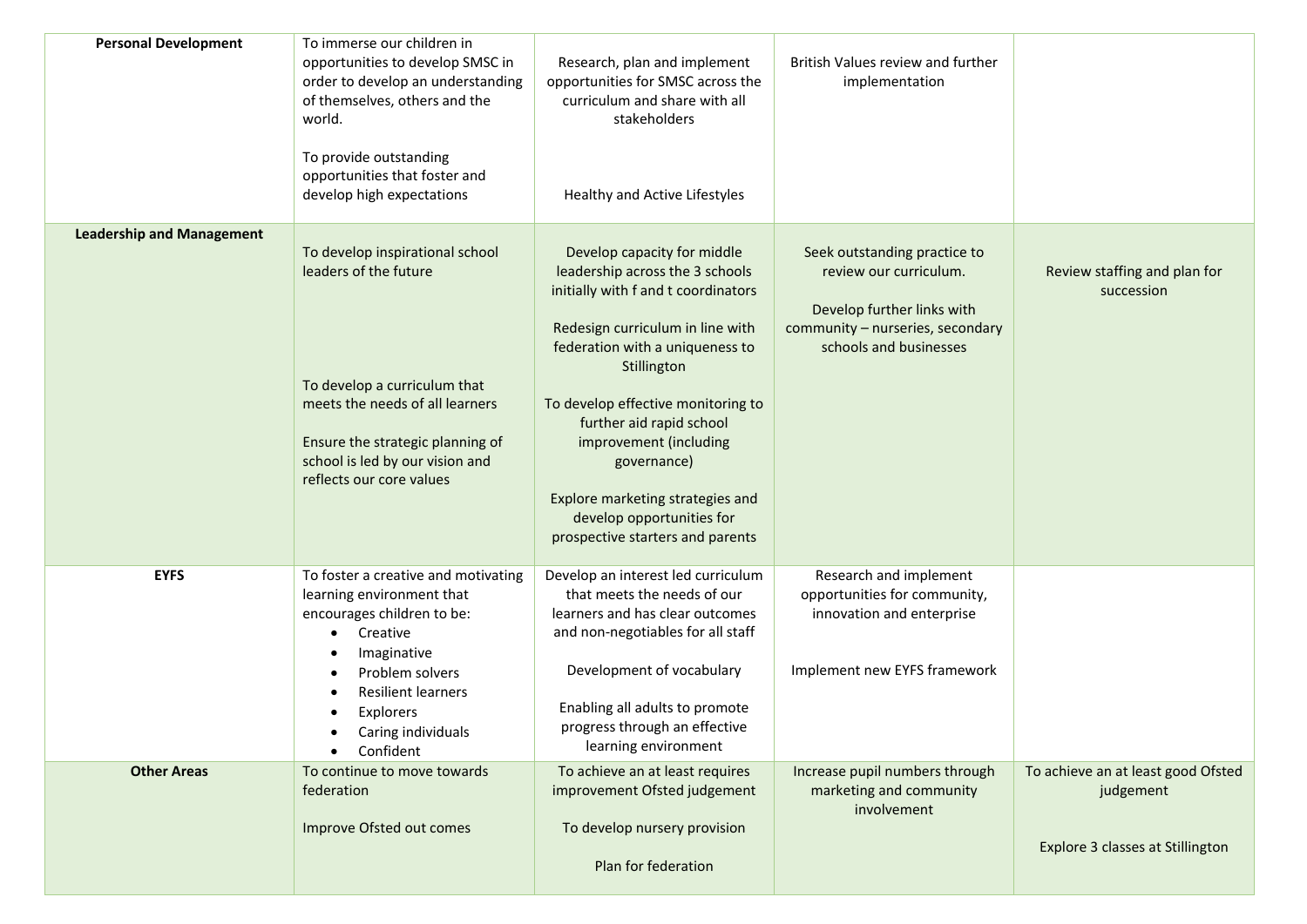## **Main Improvements and Developments Planned for 2020 – 21**

#### **Priority 1 – Quality of Education Ofsted Targets Jan 19 -** Rapidly improve the quality of teaching and learning, so that pupils, including disadvantaged pupils, make the progress of which they are capable, by ensuring that: - gaps in pupils' knowledge caused by prior weaknesses in the quality of teaching are addressed swiftly, particularly in key stage 2 - teaching challenges pupils, particularly the most able pupils, to make good progress - the assessment of pupils' progress is accurate to ensure that tasks match the different ages and abilities of pupils, including those with SEND. **New Ofsted Criteria Sept 2020 - Key Areas: Curriculum, Assessment, SEND, Reading, Maths, Writing** a) Sequenced Curriculum: Pupils develop detailed knowledge and skills across the curriculum and, as a result, achieve well. This is reflected in results from national tests and examinations that meet government expectations, or in the qualifications obtained. Teachers present subject matter clearly, promoting appropriate discussion about the subject matter being taught. Teachers have good knowledge of the subject(s) and courses they teach. Leaders provide effective support for those teaching outside their main areas of expertise. The work given to pupils is demanding and matches the aims of the curriculum in being coherently planned and sequenced towards cumulatively sufficient knowledge. b) **Assessment:** Teachers and leaders use assessment well, for example to help pupils embed and use knowledge fluently, or to check understanding and inform teaching. Leaders understand the limitations of assessment and do not use it in a way that creates unnecessary burdens on staff or pupils. Teachers check pupils' understanding systematically, identify misconceptions accurately and provide clear, direct feedback. In so doing, they respond and adapt their teaching as necessary without unnecessarily elaborate or individualised approaches. c) **SEND -** The curriculum is successfully adapted, designed or developed to be ambitious and meet the needs of pupils with SEND, developing their knowledge, skills and abilities to apply what they know and can do with increasing fluency and independence. Pupils with SEND achieve the best possible outcomes. d) **READING:** Reading is prioritised to allow pupils to access the full curriculum offer. A rigorous and sequential approach to the reading curriculum develops pupils' fluency, confidence and enjoyment in reading. At all stages, reading attainment is assessed and gaps are addressed quickly and effectively for all pupils. Reading books connect closely to the phonics knowledge pupils are taught when they are learning to read. The sharp focus on ensuring that younger children gain phonics knowledge and language comprehension necessary to read, and the skills to communicate, gives them the foundations for future learning. Pupils read widely and often, with fluency and comprehension appropriate to their age. e) **MATHS -** They are able to apply mathematical knowledge, concepts and procedures appropriately for their age. f) **WRITING, HANDWRITING AND SPAG -** Pupils' work across the curriculum is of good quality. **Priority 2 – Behaviour and Attitudes - New Ofsted Criteria Sept 2020** a) **BEHAVIOUR:** The school has high expectations for pupils' behaviour and conduct. These expectations are commonly understood and applied consistently and fairly. This is reflected in pupils' positive behaviour and conduct. Low-level disruption is not tolerated and pupils' behaviour does not disrupt lessons or the day-to-day life of the school. Leaders support all staff well in managing pupil behaviour. Staff make sure that pupils follow appropriate routines. b) BEHAVIOURS FOR LEARNING: Pupils' attitudes to their education are positive. They are committed to their learning, know how to study effectively and do so, are resilient to setbacks and take pride in their achievements. **Priority 3 – Personal Development - New Ofsted Criteria Sept 2020** a) **HEALTHY LIFESTYLES:** Pupils know how to eat healthily, maintain an active lifestyle and keep physically and mentally healthy. They have an age-appropriate understanding of healthy relationships.

b) **BRITISH VALUES:** The school prepares pupils for life in modern Britain effectively, developing their understanding of the fundamental British values of democracy, the rule of law, individual liberty, and mutual respect and tolerance of those with different faiths and beliefs.